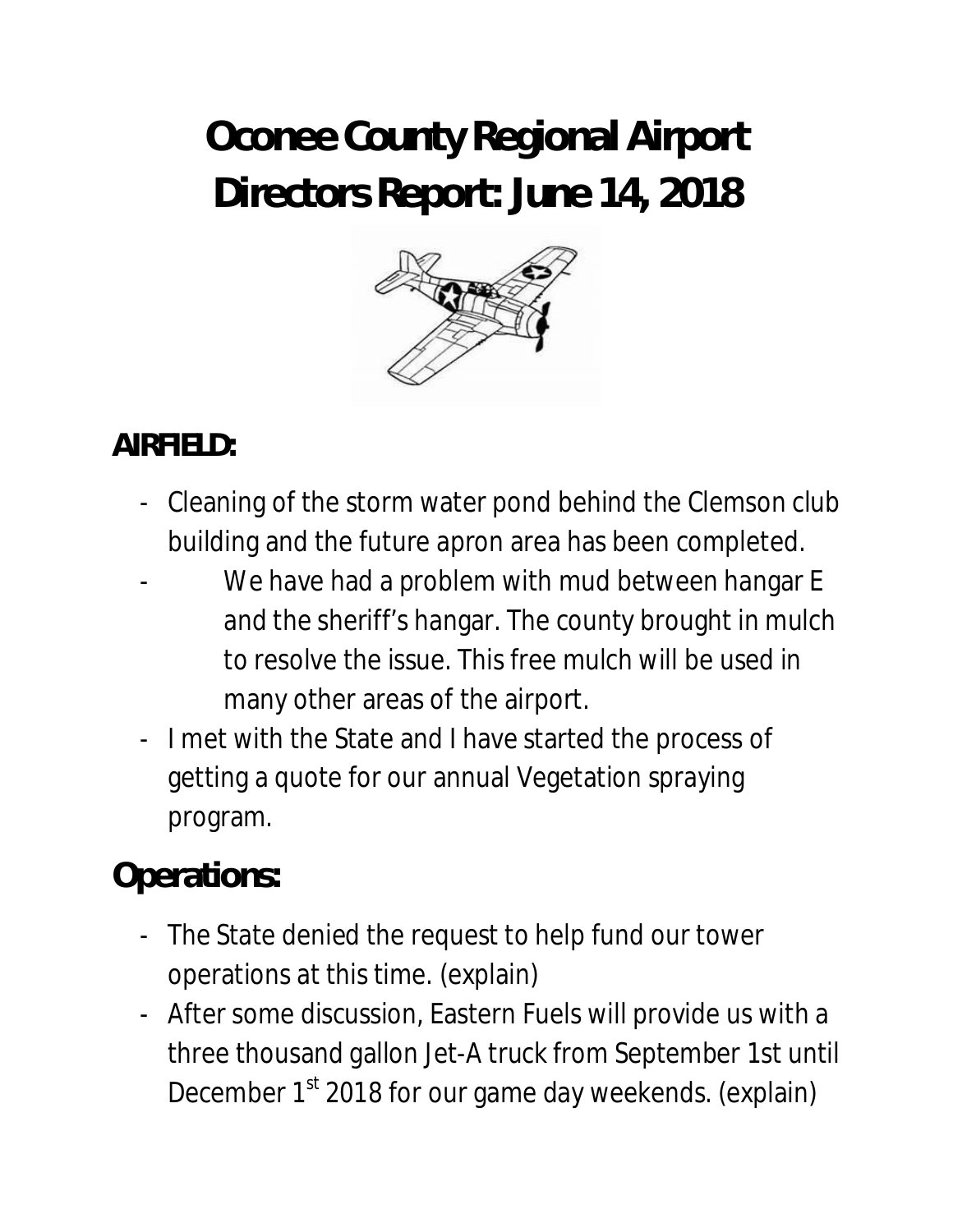### **SAFETY/SECURITY:**

- We are having many problems with the main exit gate. We will look at repairs in the new budget year.

### **FBO FINANCIALS:**

- See attached

## **CAPITAL PROJECTS:**

- The Independent Fee Estimate for work being accomplished on our CIP for FY 2018; the FAA has requested, is complete and has been submitted to the Atlanta office. (explain)
- Update from WK Dickson:
	- o They are working on the final grant application for the design work FY2018. This is the yes or no request for funding from the State and the FAA.
		- They feel confident we will get the funding.
- Review of an email from FAA.

#### **TERMINAL/FACILITIES:**

- Hangar E office rental has been completed. It was approved by council and the lease has been signed.